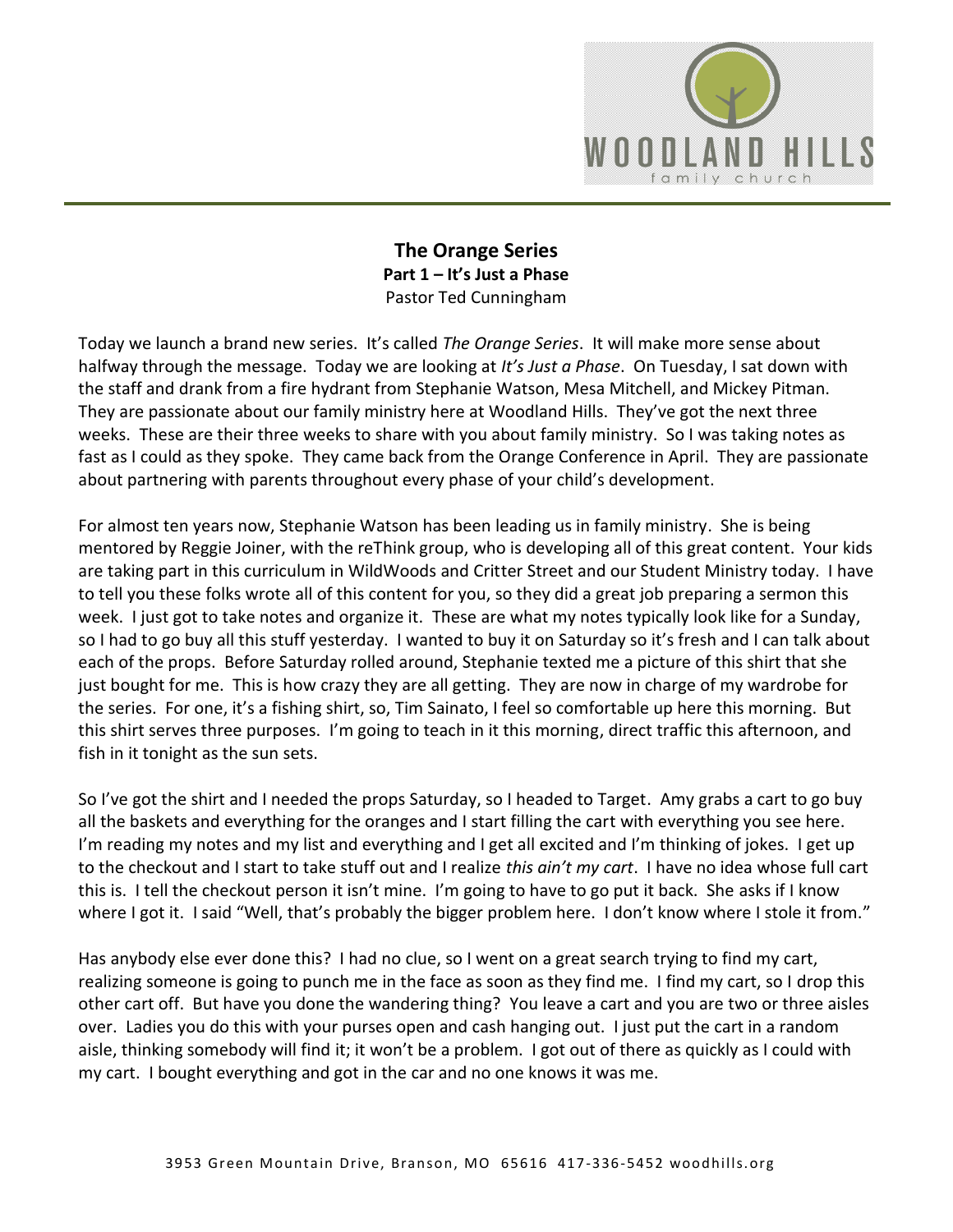About two miles away from Target, I asked Amy if she had seen my notes. I'm talking about my notes that say The Orange Series at the top, Woodland Hills Family Church, August 16, 2015, Ted Cunningham. Does anybody know where those notes are? Yes, they were in the cart that I stole from someone at Target. So if you are here today as a result of our evangelism at Woodland Hills Family Church, we welcome you and we are glad that you are here.

We want to talk about these phases. I'm getting older; my kids know that. We've been living off of this line. Remember Psalm 90 where we looked at this big idea of how we have 70 years upon the earth; 80 if we're strong, and how those years are filled with sorrow and anguish. We looked at this big idea that the days go slow, but the years go fast. And all God's people said… Amen. Those are all the old people. Those are all the people that when they leave here today, they will be asked at a restaurant what they want to drink, and they are going to look at their watch. What they drink is based on the clock. After noon, it's no coffee. After 3:00, no tea. After 6:00, nothing. You can't do it or you will be up all night.

So the days go slow, but the years go fast and some of you are going *How did I get here?* Some of you parents are going *Where did the kids go? They marched through these phases so fast.* What we want to do is put a time line across all three screens of the phases from  $0 - 12<sup>th</sup>$  grade, from  $0 - 18$  years old, from birth to them leaving your home. We want to walk through these phases and then we will look at the scripture to talk about the value that we place on children. The goal of this series is that you would develop a parenting plan. I'm not talking about a thick three ring binder, but a simple parenting plan for each of the phases of your child's development. Part of it is what is our church's role? What is our plan and strategy for coming alongside you and partnering with you as a parent? That's the simple goal of the next three weeks of our family ministry.

#### **Embrace Phase: 0 – 5 years old**

The first phase we want to look at is what we call the Embrace Phase; it's  $0 - 5$  years old. It's birth to right before kindergarten. The two primary goals of this phase are love and safety. We understand safety because we've all had one of these car seats that we've wrestled with to try to keep the kids safe. We strap them in like we're launching them into outer space in the car. We understand the safety, but we also understand the love. I think one of my favorite parts of this phase is after bath time. We wrap the kids in a towel when they are six months old and they get into that cuddle mode. Does anybody know what I'm talking about? It's at that moment that they feel everything about this phase. They feel the warmth, they feel the safety, and they feel the love. I love this phase. There are some of you who are going "Can we please get through this phase as quickly as possible?"

I remember the binky… I don't have these around my home a whole bunch anymore. Corynn used one until she was three years old. We were judged by parents. I didn't care. I think parents are way over the top today in almost every area. Whenever someone would look at me with distain, I would say "This is why we have speech pathologists and orthodontists, so my child is going to continue to use this. My doctor says if she still wants this in kindergarten, we'll need to bring her in and we'll need to do some treatments, but up until that point, don't worry about it."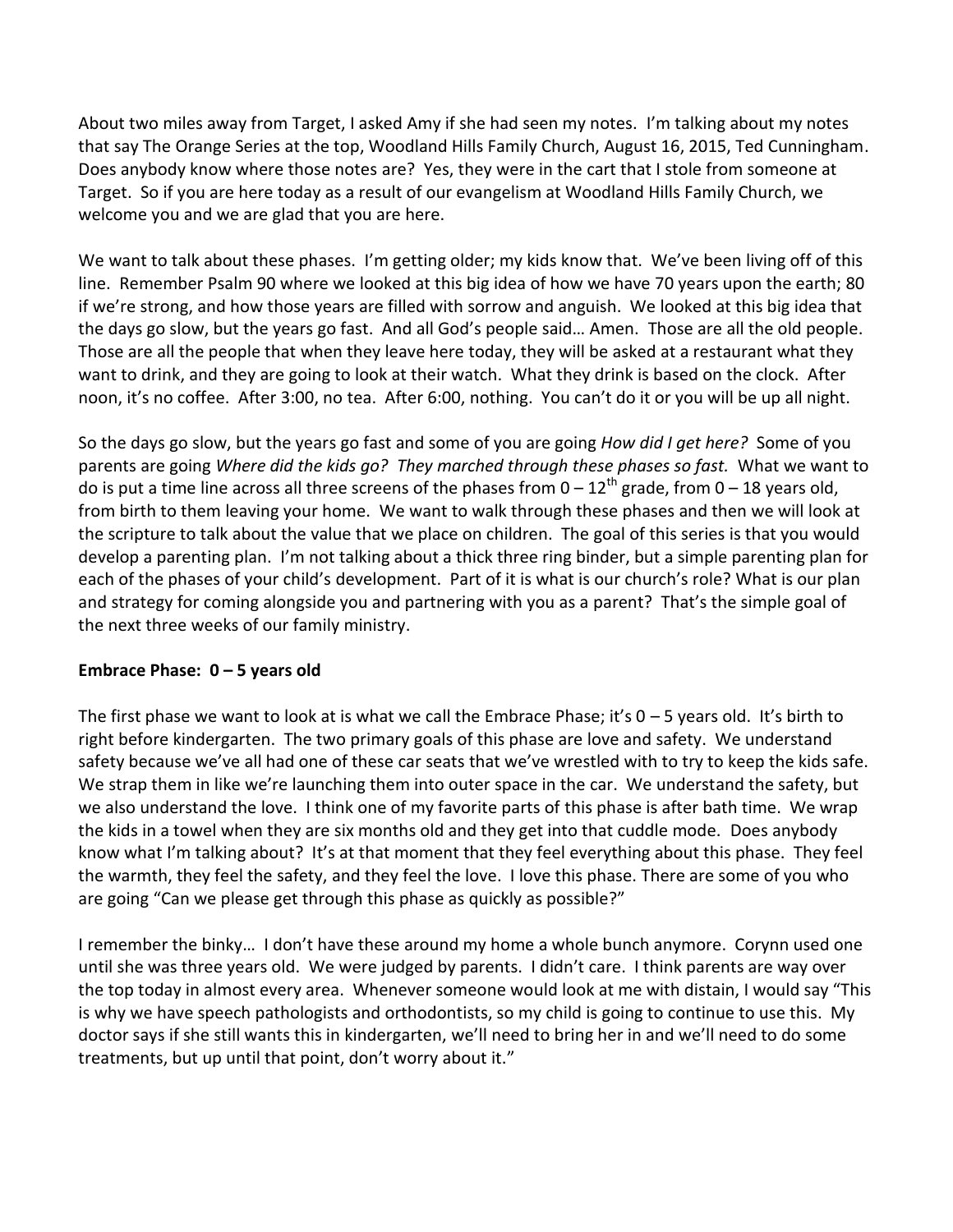When Corynn was three, I told her "The day you throw this away, I'll buy you a Barbie Jeep." That's a pretty good bride. Don't you think that's a pretty good bribe? It didn't work for her for months. She didn't care; she wanted the binky.

I remember losing the binky one time in an airport as we went to Pennsylvania to visit my grandfather. I got into the car. I got her strapped into the rental car. I got a big Crown Victoria. We were going to pick up my grandfather at the nursing home. Corynn was two at the time and she asked for the binky. I didn't have it and I didn't have a spare one. I didn't know what to do. She lost control. I had to go back through security and find it. It was on the floor. I had to then find the wipes and the antibacterial. You do this with your first child, not your second, third, or fourth. But with your first child, you want to make sure it's clean. And it had been on a floor at an airport, so it had pee on it.

A few months after I bribed her, she went over to the garbage in our kitchen. She looked in it for a little while, looked at her binky, and then she dropped it in. It was a big moment in our house. We were entering a new phase. I will never forget Amy going to the garbage about five to ten minutes later and picking the binky out and it's still in our dresser drawer at home. She's now 12, but we've got the binky that we will bronze one day and put on a plaque.

Does anybody have a child that has binky and is just now beginning to talk? Are you Dad? I have a gift for you. Boy or girl? A girl. Your church would like to give you your first copy of Frozen. The joy that flooded my soul when I saw I could buy you the sing-a-long edition... You are going to be begging for this when you're punching yourself in the face. So there you go: Frozen and a new binky. And you have a fishing shirt on. Way to go, buddy.

But then I remember the transition in this phase from diapers to the potty seat. If anything will ever make you doubt your salvation and your love for the Lord, it is this transition right here. I was with a friend Thursday night. They have six kids, three to fourteen years of age. He said "Ted, we've been in diapers for twelve straight years without one break. They are potty training their last child and it isn't going well. When I bought this yesterday, Carson goes "What is that?"

I go "Let me tell you about this. It sat in there and as we tried to give you all autonomy, you would call out from the bathroom "Dad! Can you come wipe?" How many of you remember those days?

I remember thinking I will one day have my revenge. For one day, when I am old, I will visit your home and your family and I can't wait to cry out from the bathroom "Carson! Come here, son. I need you to wipe."

How many of you are in the diaper phase right now and I mean your children. Anybody? This size will handle up to 27 pounds. You won't have to change for a couple of days there. That's a good one right there. Could you use these? Up to 27 pounds. Here you go. I'm going to throw it to you. Does anybody need the potty seat? This is yours after the service. Those phases… That's just the love and safety. We want to keep them alive and we want them to know they are cared for.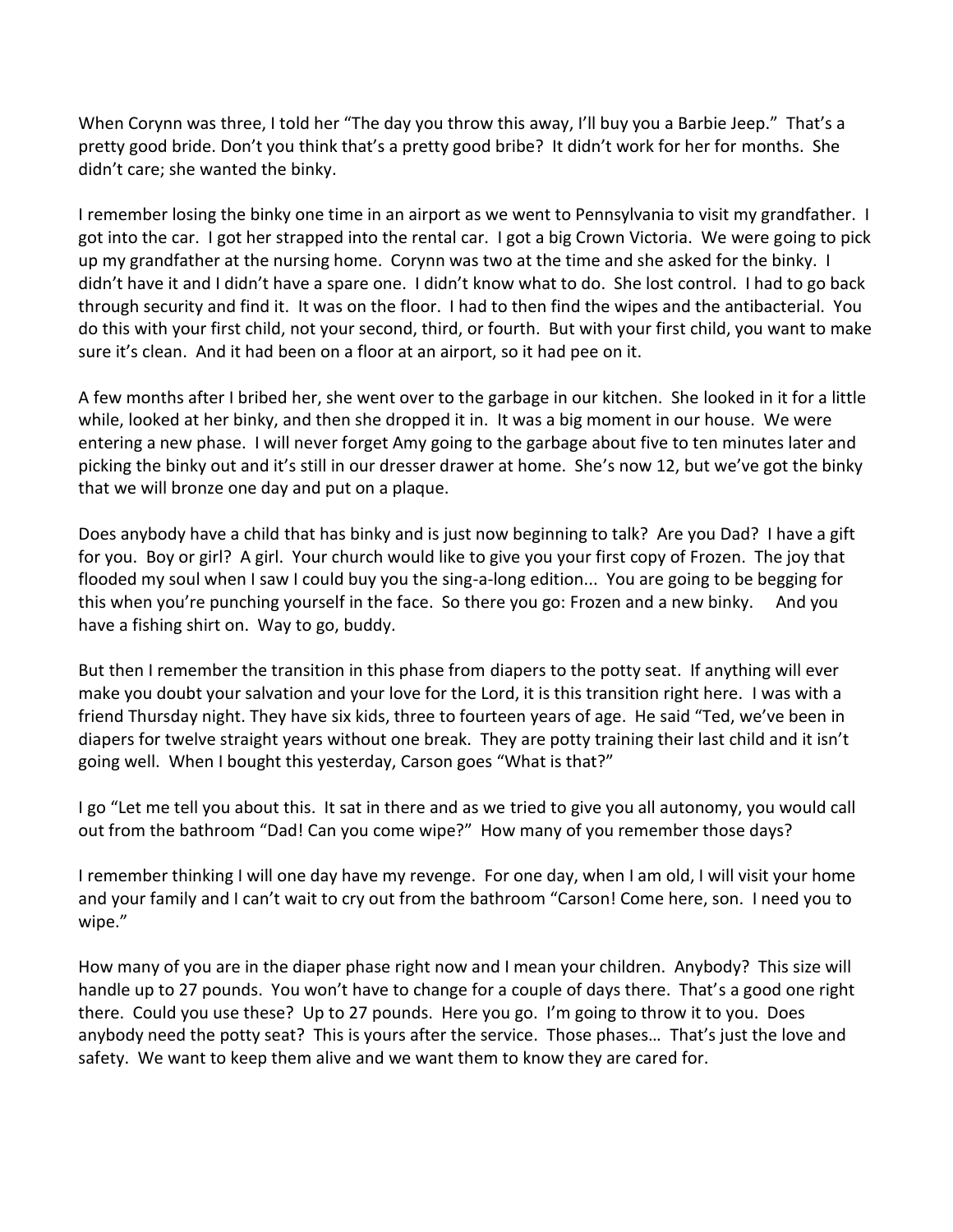# **Engaged Phase: Kindergarten – 5th Grade**

But then you move into the next phase. This is the kindergarten through  $5<sup>th</sup>$  grade phase. This is the engaged phase. Parenting ain't for wimps, right? Parenting requires more and more work and the mistake we often make is "If I could just get through this phase, life would get easier." That's just not true. When you get through this phase, guess what? With each phase, I'm convinced you have to get more and more intentional. And it takes more and more work.

I have one in this phase right now. This is the play phase. This is the routine. Let's get some boundaries and some rules. I want fun. I want predictability, but I also want spontaneity. Does anybody know what I'm talking about? You begin to play games. You follow the rules. You set out rules. All of it is the context of play. The playful parent at the elementary stage… (I'll speak to the men for a second) This is where we want to be: an engaging dad, not an observing dad. When we go to the pool, we want to jump in with our kids, not just sit there and drink our Mountain Dew and watch them. This is where we make that decision.

We were in Florida two weeks ago and we went to that place where you can swim with the dolphins and swim in a reef with the kids and it's all man made. Amy doesn't know that the water is 75 degrees. I told her it was 25 degrees warmer than Taney Como, but 75 degrees is still cold for Amy. Our kids tease with her all the time. "Mom, we need to get you a wetsuit." She wants to swim in swimming pools with a wetsuit. She goes "Do you think that would look weird?" She can't stand being in any type of cold water.

So she gets to her ankles in this water and she stops. Three is a big stingray that's swimming right up in front of her and the kids just come to life. We can touch them and play with them. Carson goes "Mom, Mom, Mom, look! Come on, get in." They kept telling her to get in and Amy won't get past her ankles. I'm standing out there going (and I speak for all the men in here) "If I can make it to my waist, you can get out here to your knees." Amy looks at Carson and goes "Go see that thing. You go. You do it." Then we had this great conversation about observing verse engaging.

Like a soldier, Mom and Dad, we do things we don't often want to do because we know it's in those moments that they are going to ask a question and we have this 30 to 60 second window that we are able to share.

Three years ago, I was in Rochester, Minnesota, at St. Mary's Hospital, as Amy's grandfather passed away. Our kids, seven and nine, were there to experience the whole thing. The most gentle and kindest of souls in the chaplain came in to begin to minister to our family. I learned so much by watching this chaplain. He started with Loraine who had just lost her husband of 65 years. He started to speak blessing over her. Then he started to share with her how to take care of herself during morning. It was just basic, simple stuff.

Then he looked over at me, noticed the seven and nine year olds hanging around me and he said "Dad, I need to share with you. They've experienced their first death. You think sitting down at a table and sharing with them at a restaurant is going to be where it takes place, but no. It's going to be when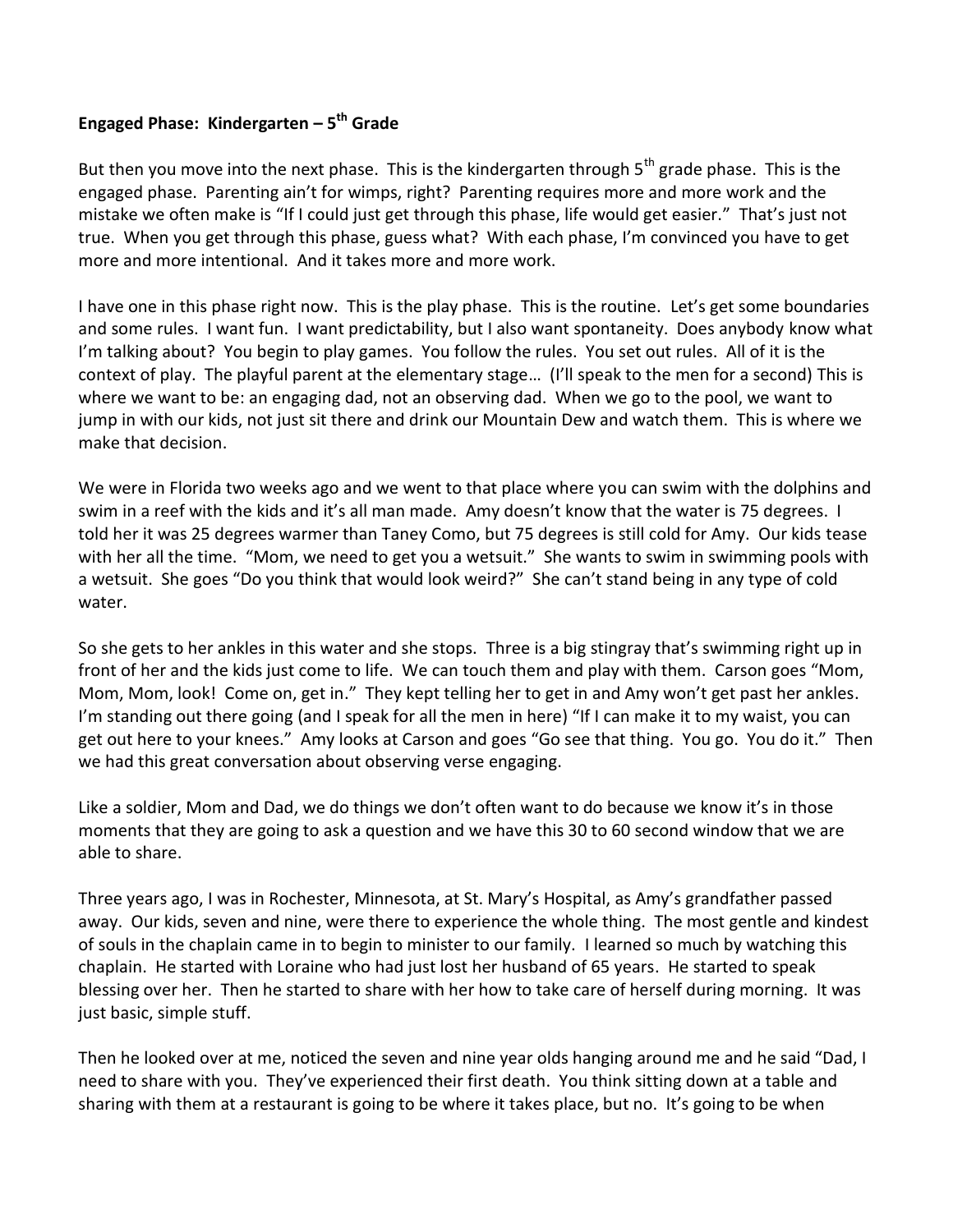you're on the floor playing with your kids." When you're engaging them, they will spin in the middle of playing Legos or in the middle of what I do often in my home… The Nerf gun is my life. These darts are how I live and breathe. They are everywhere. In the middle of a Nerf war, I get "Dad, what happened to Great Grandpa?" I've got 30 to 60 seconds. And because I've engaged, I can now play.

Is there a dad in here right now that has a son going into kindergarten? Maybe you are sending your first child off to kindergarten. Who is that all the way in the back? Is your wife with you? Here's what I want your wife to do… I'm going to give her a Lego set. You can't do this from 0 – 5 years old because they would swallow them. But now, I want to prepare you to deal with Legos. The best way to do it… After you fall asleep tonight, I want your wife to take this and I want her to sprinkle it on the floor around your bed. They are like little land mines all over the room. I'll give women childbirth, but after that, stepping on a Lego is about as bad as it gets.

# **Affirm Phase: 6th- 8th Grade**

And then you go into the next phase. In fourth and fifth grade, you start to see this. A child's friends become more important than you. They're friends' opinions matter more to them, but, Mom and Dad, it's at that moment that you're voice matters most.

It's trial and error and right now, they are thinking about their identity. "Who am I?" "Who likes me?" "Who do I like?" This is a tender moment. This is a moment of a lot of mistakes, saying the wrong thing and doing the wrong thing. We embrace this phase. We not only accept this phase, we want to make the most of this phase.

We had been on a trip for like eight of nine days. Corynn and I are very much alike. You usually rub with the one you are most like. Corynn and I had a moment of disagreement that turned into conflict and then it got a little cold. Does anybody know what I'm talking about? I was not giving in and she was not giving in. I like to think *Well, I have a much louder voice than you do. You may have way more words than me, but I have a louder voice than you.* 

For about an hour or two, we were cold and distant towards each other. Then Amy kind of called a meeting together, but she was really talking to me. She said "I need you to be the adult in the situation" and she was dead on. She prayed conviction of the Holy Spirit on me and I knew it. So at dinner, there were about 12 people gathered around this little table. I just leaned over to her and said "Corynn, you get your picture of God from me. Today, I gave you a poor picture of your heavenly Father. Will you forgive me?" She said yes.

Now men like to think it's over at that point. I just apologized; this deal is done. And with your boy, it's like "Awesome, Dad, let's go shoot." That's how it would work with Carson. With Corynn, it took a while. I can always tell by touch. I put my hand on her shoulder and she moves away. It took some time, but I understand. I want my daughter to get her standard of beauty from me. I want to be the one telling my daughter she is beautiful. I want to be the one explaining to her… This is what's hard as parents. She is leaning more towards her friends than me, but this is when your voice matters the most.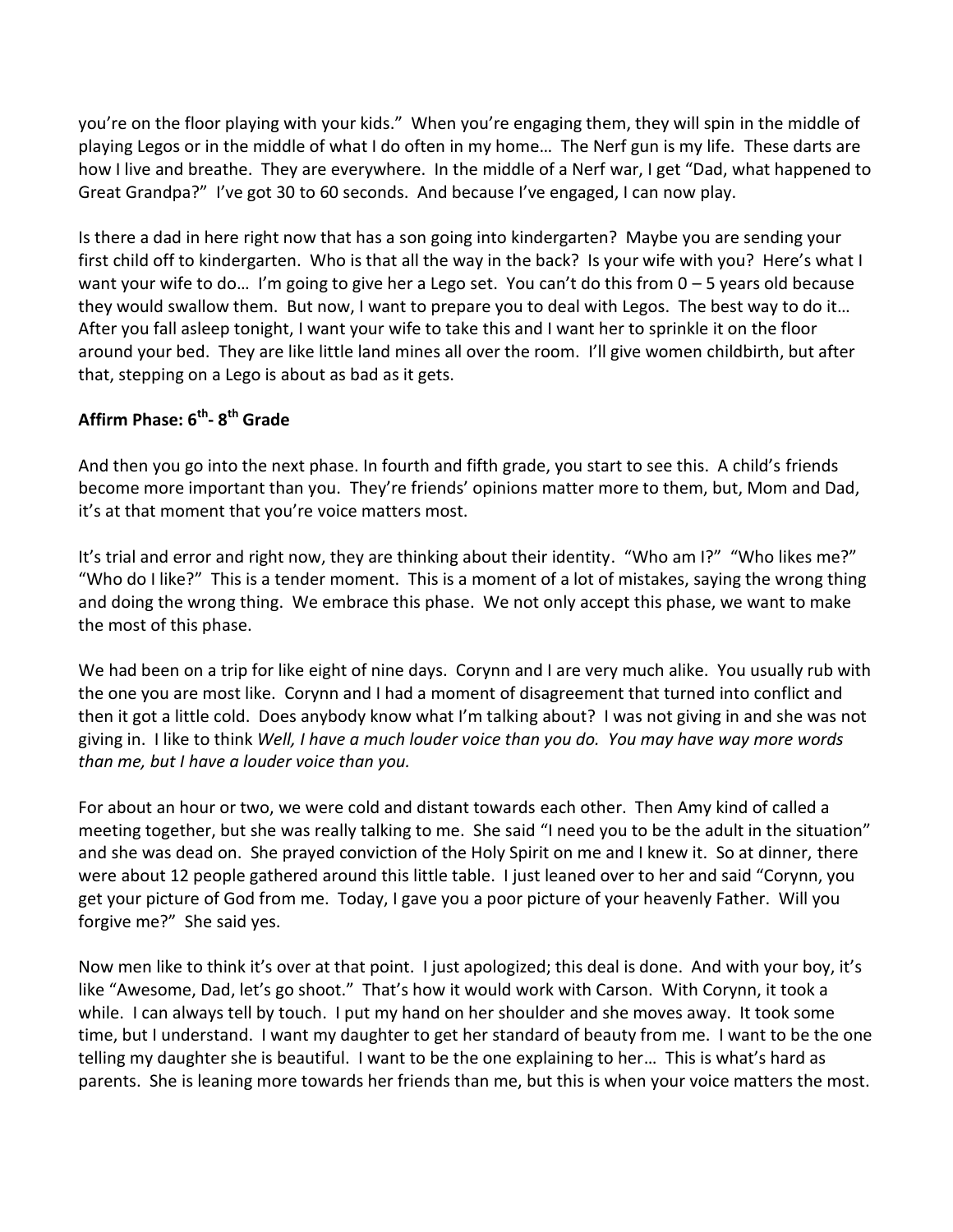Corynn had a birthday party Friday and she had six of her friends over, so there were seven, twelve year old girls. They were sitting there having cake and opening presents. I thought it was a good moment. I'm going to share a little bit with them. I don't know of a better time; they are all gathered. So I said "Girls, I would like to talk to you about boys." Everybody wants to listen to an old man talk about boys, right? They were in tune.

I said "What are you going to say this year? The boys are going to start noticing; they've already started noticing and they are looking. They have their eyes on you and they are going to say things like 'I love you.'" I had to ask what the term is. Is it going out, going steady…? They explained it to me. I said, "I just want you to know when they say 'I love you,' they are of their father the devil and a child of darkness. I want you stay away from them." No, I didn't say that. But we had an honest conversation.

Dad, is she getting her standards from those kids at school or is she getting them from you. What is the constant message that you are sending to your children? They are going to be in this phase… this is a tough phase. This can be an awkward phase. Parents, this is when we embrace this phase.

# **Mobilize Phase: 9th – 12th Grade**

Now you are preparing them to leave. They are not with you but for a few more years. For most of you who have students  $9^{th} - 12^{th}$  you are a coach now. You are in the role of coach. You are preparing them to go experience the world. This is about belong or believe. They are asking... "Where do I fit in?" "Is everything my parents taught me, is all that information they gave me: their worldview, their faith, is that now going to be mine?" "Am I going to receive this?" "Am I going to accept it?" "I have a lot of information, but the question I'm asking is where is my place in the world?"

They are going to spend a good part of this phase and then after this phase, in the college and young adult years, figuring out where their place in the world is. They are going to be asking questions, reading books that don't necessarily agree with what you taught. They are going to be reading text books that don't teach what you have been trying to teach in the home. Mom and Dad, engage in this phase. Don't run from this phase. They have two things your students,  $9^{th} - 12^{th}$  will tell you and I love it. Mickey was schooling me on it this week. There will be these two phrases you are going to hear from your students: "I know." "I got it." While you're trying to explain something to them, they'll come back with "I know." "Well, actually, I haven't even finished my thought yet. Let me finish it before you say you know what I'm about to say." But they say "I know" and "I got it."

Mickey says they are processing out loud. I just kind of laughed. My parents had an expression for that. My parents called processing out loud talking back. It's at this phase that parents and students begin to disconnect. Mom and Dad get tired of how they are the experts. They've just come out of the trial and error phase and now they are going into the belong and believe phase. Don't get worn out. Don't get worn down when they are asking you questions. When they are asking you questions, challenging what you've taught them, stay strong, stay calm. One parenting piece of advice we received a long time ago around here is "Freak out on the inside, not on the outside." Be the parent, be the safe person that a student says "I can talk to my dad about anything. He lets me wrestle with it."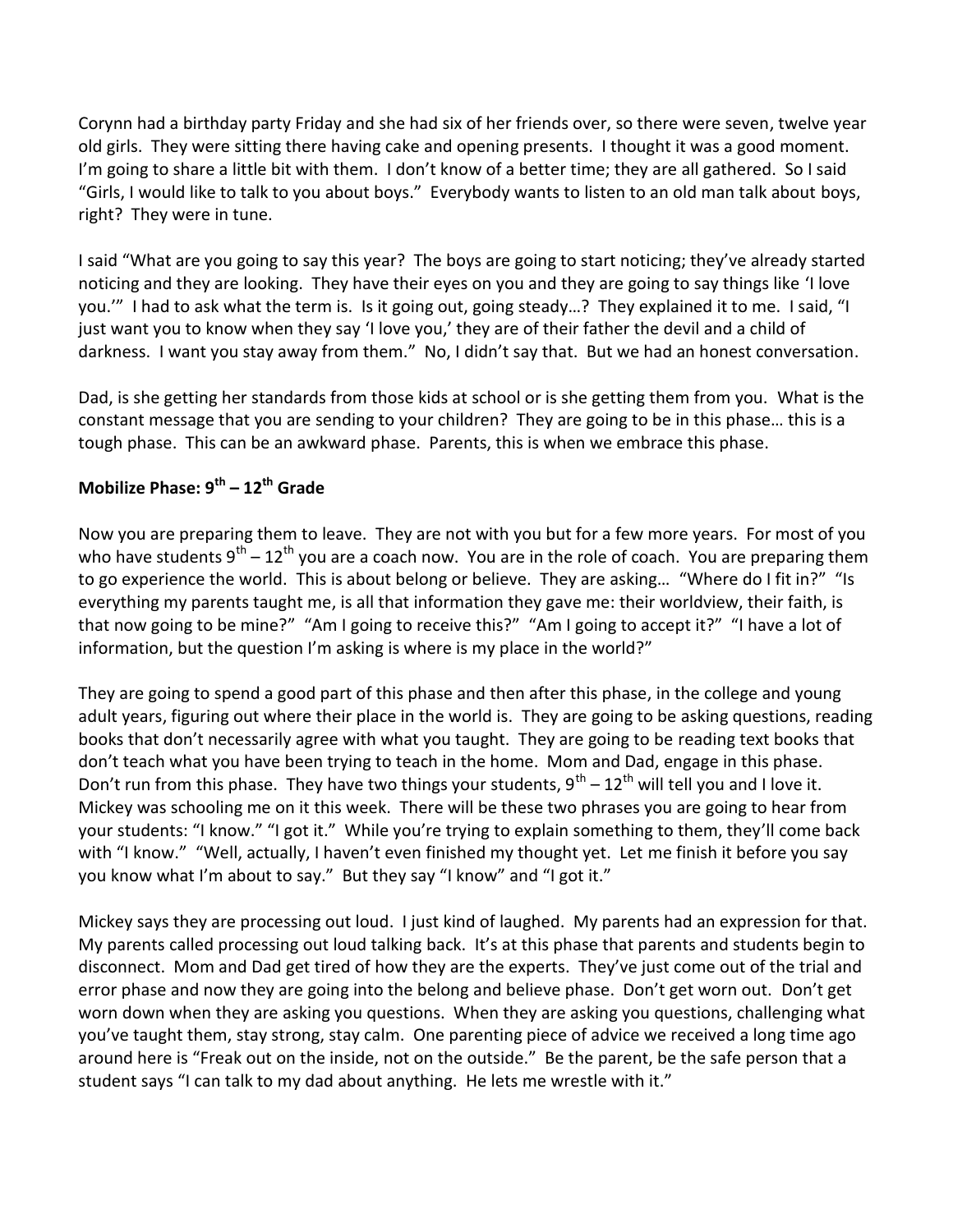A familiy came up and gathered with me after the first service and his mom was a clinical phycologist who understands all of these developmental phases. She grew up in an Irish Catholic family. She said "You didn't ask Mom and Dad questions in and Irish Catholic family. You didn't have an opinion in an Irish Catholic family. You did what you were told." Her husband grew up in a family where you talked everything out; processed through everything. And now, they are raising a sophomore. There are some challenges in this phase.

Here's the goal as we go through this. This is not a time for parents who have raised children through all of those phases to go on a guilt trip. This isn't the moment for you to say "I wish I would have done something differently or said something differently. I wish I would have spent more time and engaged more there." No. The goal is not to feed our regrets. The goal is to understand these phases in our children and our grandchildren and for us to have a plan and strategy in the home and in the church for what are we going to do in each of these phases.

Grandparents, you hear these phases and you come up with a plan. "I get my grandkids one week a summer. What am I going to do with that week? We'll do a lot of playing. We're tubbing on the lake. We're eating out. We're go-carting. We're going to shows. We're having a lot of fun." But in the midst of that, look to your wife or husband and say "We have a responsibility; let's make the most of it."

We have a Sweet Spot set up back there. We want you to go back… As talk about these phases, go "You know what I'm really good with kids at that phase." My mom is the 0 – 5 years old phase. She loves holding babies. Some of you love working with the affirm stage. You remember the identity crisis you went through and you're like "Just give me some junior high girls to spend some time with. I will help them. I will show them. I will lead the way because they are entering into a tough season."

Some of you love working with students, some of you like working with kids. Some of you are like "Man, I know how to shoot a Nerf gun. Put me with elementary. Give me a lesson plan to follow. I love playing with that age."

So whatever phase we are talking about… Next week, Carey Nieuwhof is here. He is a pastor from Canada, part of the reThink Group in Atlanta where we get all of our curriculum and all of this that we are sharing with you this morning. Carey is going to be here to share with you how to fight for the heart of your child in every phase. I'll be the number one person on the front row taking notes, learning how to fight for my ten year old's heart and how to fight for my 12 year old's heart.

Reggie Joiner who is the founder of the reThink Group said this at a conference a couple of years ago and I'll never forget it. He said "I knew I was losing the heart of my teenage daughter and we were drifting apart." This is the one thing that I took from the conference that I never forgot. He said he didn't know what to say and he didn't know what to do, but he finally just walked into her room and said "We need to fight for this relationship. We need to work harder. I don't know what that looks like, but let's go out to eat and figure out a way to do that around a table together. Let's you and I begin fighting for the relationship."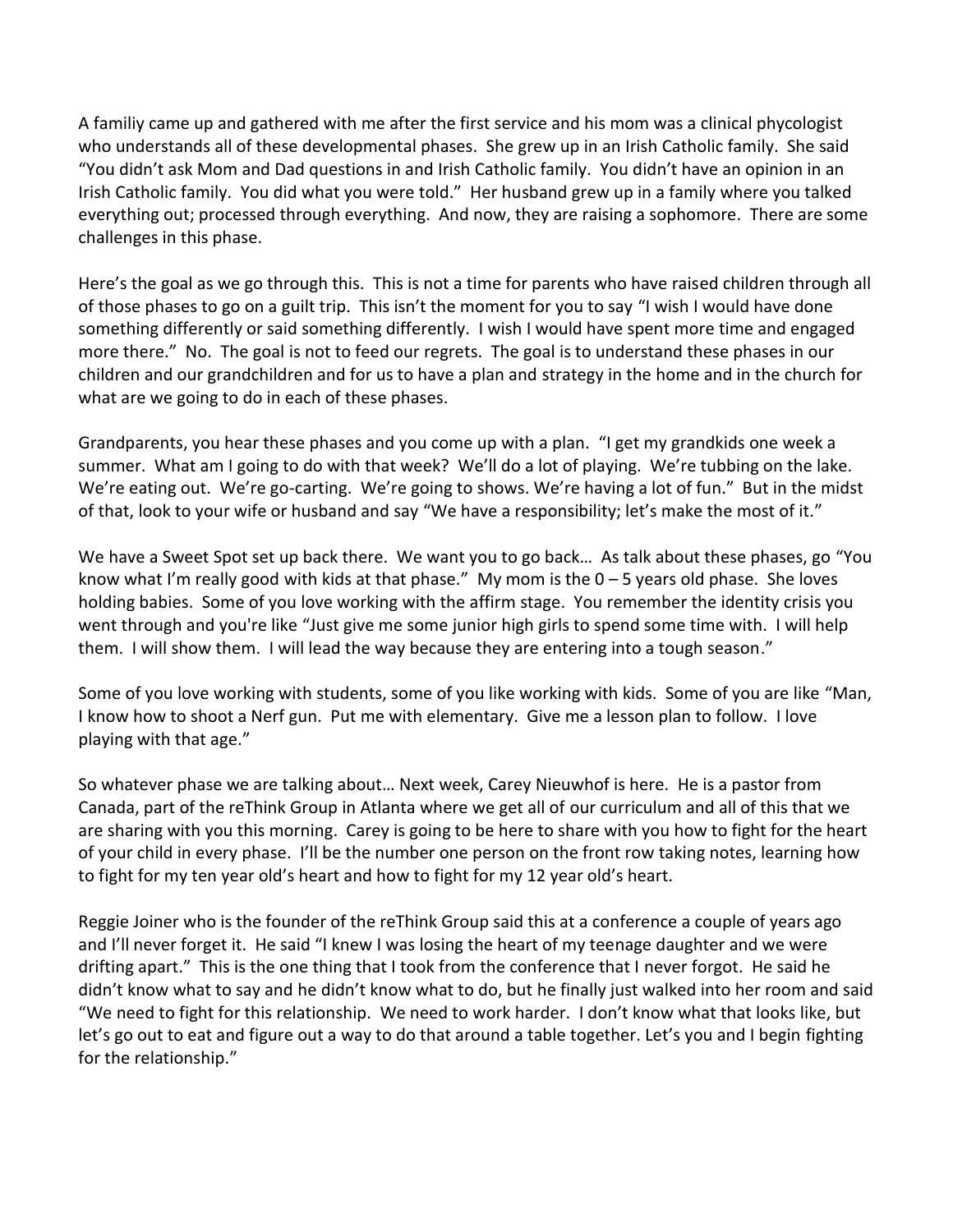So whatever season you're in personally… We also have people here that say "We don't have kids and we definitely don't want kids and we think this series is going to validate our desire to have no kids." Okay. Maybe that will change as a result of this series, but also, you may say "Okay, we don't have kids, we don't have kids yet, we don't plan on having kids for while, but we do know this is our church family and we need to plug in and serve." Stop by the Sweet Spot and ask them to give you a role, a spot, a part to play.

I want to just share with you some of the foundations of our family ministry. I want to share what you know we believe here about children, the plan we have, and the plan we hope you develop throughout this series in your home.

# **1. We Value Children.**

Children matter to us here at Woodland Hills. We believe childhood is a significant period of life. We believe that childhood and every phase of childhood is significant and needs to be intentional. We need intentional parenting. We need intentional church strategy to reach kids at every phase. When Jesus spoke the words in Mark 10 that we are going to read here in a second, you need to understand the culture 2,000 years ago when this scene takes place. In Greco-Roman culture, all of childhood was an insignificant phase of life because you didn't produce anything. You didn't add anything to culture. Even in that day, little boys were valued more than little girls because the idea was little boys had more value because they grew up to become men and they produced more. So childhood was insignificant.

Then Jesus comes along. If you have your Bibles and you're looking Mark 10, you may see that Jesus welcomed children. A better way to understand that is Jesus valued children because of the culture he's in and because of the context this passage rests in.

*[13](http://www.studylight.org/desk/?q=mr%2010:13&t1=en_niv&sr=1) People were bringing little children to Jesus for him to place his hands on them, but the disciples rebuked them.* The disciples had the mindset of that day and of that culture. "Keep the kids away from Jesus. He's got other important stuff to do. Don't you think children should be seen and not heard?" So the disciples were caught up in this mentality that children are a complete and total waste of time to spend time with them or to have ministry with them. I love Verse 14. We come in as Jesus did what he did all of his ministry. He took everything people believed and turned it upside down.

*[14](http://www.studylight.org/desk/?q=mr%2010:14&t1=en_niv&sr=1) When Jesus saw this, he was indignant. Indignant* is a heavy word for very angry. He was mad. We see all the paintings in the Christian book stores and this is one of those paintings. It's Jesus sitting on a rock holding children with a big smile on his face. I think a better painting would be Jesus holding these children on his lap with the disciples in the corner of the picture and Jesus is looking back with a scowl on his face towards the disciples. That would be a better display of Mark 10 and this story. Jesus rebukes the disciples and he's going to now teach them how important kids are. Not only how important children are, but how important ministry to children is. He's going to tell them we value kids. We need to not only embrace them, but to bless them and have ministry to them.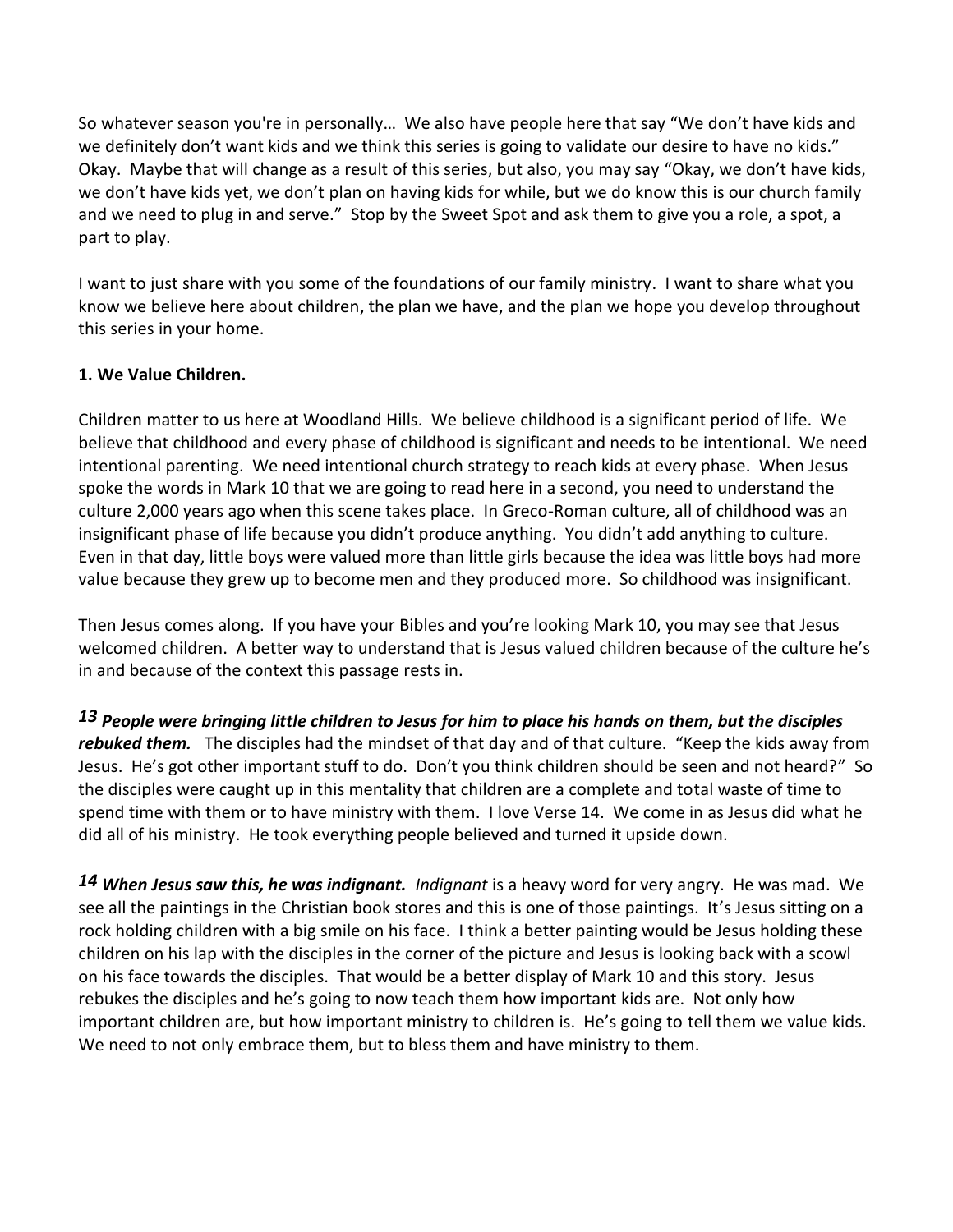*He said to them, "Let the little children come to me, and do not hinder them…"* I think a great church ministry, a family ministry is how many roadblocks can we remove from children on their way to the Lord? Don't throw in roadblocks. Let's not hinder them. Let's find ways to point them to Jesus. *"…for the kingdom of God belongs to such as these."* He's saying "The work we're doing here is about these kids."

# *[15](http://www.studylight.org/desk/?q=mr%2010:15&t1=en_niv&sr=1) "Truly I tell you, anyone who will not receive the kingdom of God like a little child will never enter*

it." Now he's using the children as a prop. He's saying you should come to faith like this little child. There may be some of you here that are not going to place faith in Jesus until you figure it all out. You have a lot of questions that you feel need to get answered. But think about how a little child in this phase would receive the Lord. When they hear the good news of Jesus, they accept it and they receive it. They may have questions, but they take it. Jesus is saying this is how all of us should place faith in Jesus. We should come to him like a little child.

I opened the paper this week… I hope this doesn't get me in trouble with area churches, but here we go. I opened the paper and I just looked at all the ways churches advertise their church in our local paper. I don't think this is actually… It's like they have to put everything they believe as a church on a piece of paper to reach people. One of the churches had bullet points for who they were as a church. Two of the bullet points were *dispensational* and *pretribulational*. For the five people in our community who know what those two words mean, you'll probably reach them, but I'm thinking you should probably go with words like *warm and friendly*, *we won't hate you, we won't tell you you're going to hell and we are excited about it*. I don't think most people… By the way, my theology is pretribulational and dispensational. Some of you want a series on that so that when you get that figured out, you'll come to the Lord. No, you come to the Lord like a little child. I want to remind you that the little child is shooting Nerf bullets and in those moments you share with him who Jesus it. You share with her as you play the game of Life and Monopoly. You're engaged and now you're sharing the good news.

#### *[16](http://www.studylight.org/desk/?q=mr%2010:16&t1=en_niv&sr=1) And he took the children in his arms, placed his hands on them and blessed them.*

One of the most powerful illustrations of this I received years ago was from our Family Ministries Director Stephanie Watson. She has two teenage boys. I think the sky is the limit for those two guys, Sam and Roy. I think God's going to use them in big ways. I speak blessing over them. Sometimes it's a very strong word and they are tired of hearing me say "Get a job!" But I'm a friend of theirs. I love that family and I love those two guys. Stephanie said "You know what's so heartbreaking? It's when we walk into a store or into a restaurant and older people look at my two sons. They've done nothing; they've just walked into the store and there is that look on their face like they think they are thugs." Some of you may have lived by a teenager growing up and the kid was a holy terror and now you've painted every teenager with that brush. Ask the Lord during this series to change your heart towards teenagers. Embrace teenagers. Don't look at them as thugs. Engage them.

How about this? You're at the store. I saw this last week. A mom was hit by her child. That always kind of shocks me. Any sort of violence shocks me, but when I see a six year old hit his mom, I'm just ready to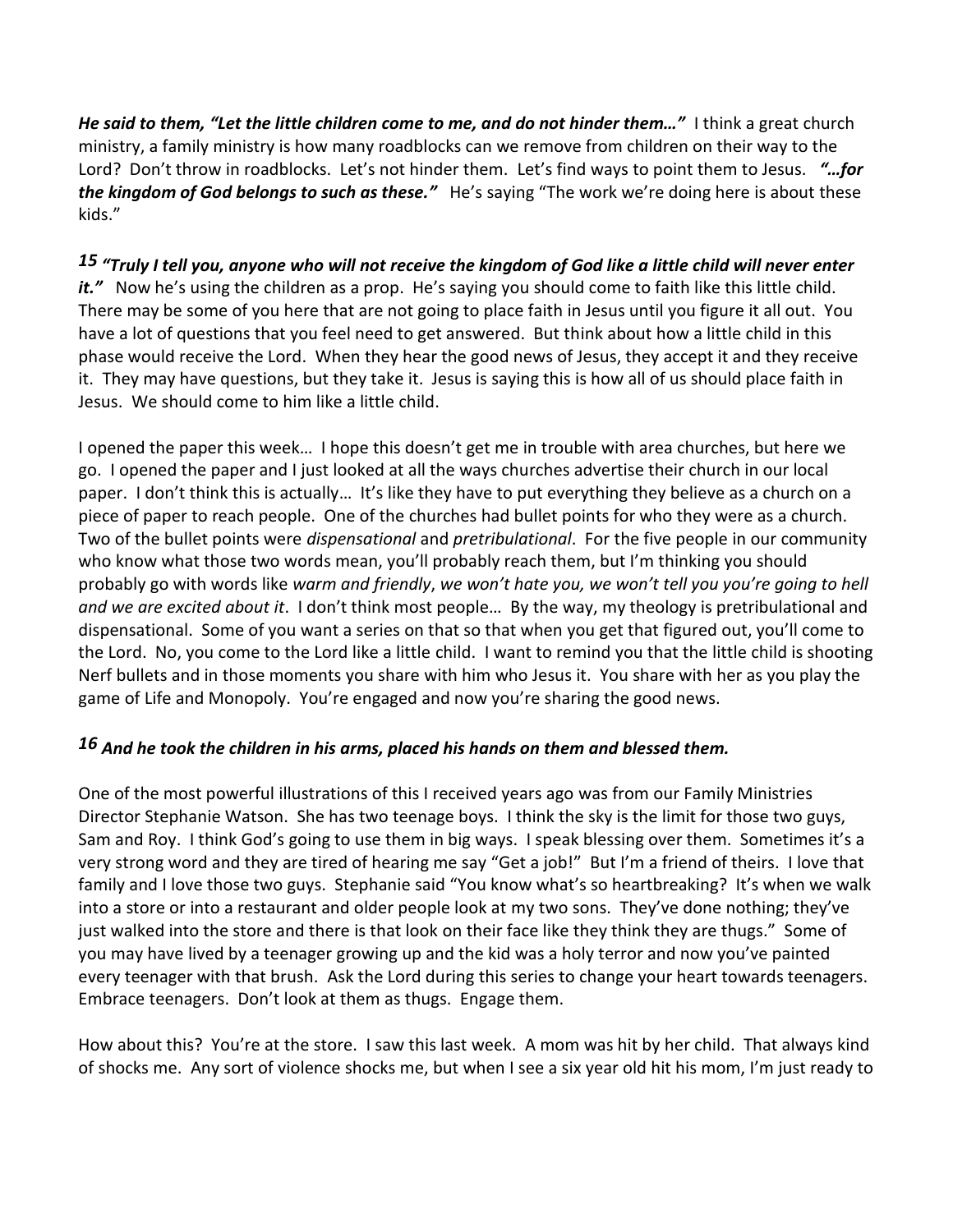take my belt off and this is not going to be good. But my first thought was *Had I ever hit Bonnie Cunningham as a six year old, I would not be your pastor today. I would not be alive today.* 

You look at that and what is your first thought. You think he's a punk kid. Yes he needs discipline; I 100% agree, but what can I do in that moment to bless that family?

How about this? I've seen this scene play out I don't know how many times. You're sitting in a plane and a mom walks in with two children. She's holding one while one is walking behind. She has a stroller, car seat, potty seat, a gallon of antibacterial product and she's making her way down the aisle. Just watch. Everybody disconnects from that mom. It's amazing to me. *Oh, I don't want to look at her. I don't want to have to get up and help her. That would be awkward.* But what if you're thought when you see that mom with those two children was *Father, please place that family in the two seats next to me.* A business man is going "Heck no, I ain't praying that prayer. I'm in 6A; they can be in 26A. I think that would be a much better deal. I will put on my noise-canceling headphones and we will drown these children out. "

I see it on the face of a mom. How many know what I'm talking about? You know the mom is worried about her kid being an inconvenience. Her kid should be loved and embraced.

How about in church? It's a good time to share this. It didn't really work in the first service because we did have two screaming kids. How do you respond to a child screaming in church? Is your first thought to remove the distraction or *thank you, Father, for that child*? Know the difference. I'm talking about a baby compared to a six year old who should have something shaped similarly to a paddle… But what is your value on a screaming child? Insignificant, pain, distraction or can God do something in your heart and my heart to where we're like *What's a moment that I can have today with a child where I can bless that child, I can bless that family.* This is the heart of your Savior. This should be our heart as well.

#### **2. We value every child at every phase.**

We value teenagers like we value babies. We want to be a church and we want to be families that we engage at every phase. A couple of things about phases… 1) Make the most of every phase. Have a plan for every phase. Do something with the phases. 2) Don't rush the next phase. You're like "No, Ted, with this phase we are going to get through it. I can't wait to play games."

I told a friend years ago that I couldn't wait to go to Silver Dollar City without the stroller. I was ready to be done with the stroller. I was exhausted to be done with the stroller. He said "I've got a better phase. It's when you walk into Silver Dollar City and look at your kids and tell them to meet you back there at 4:00. Now that's a good phase." I think an even better phase is when your kids start taking you to Silver Dollar City and paying for it. But don't rush to the next phase; embrace the phase your in.

#### **3. We are an additional voice in the life of your child.**

This is how our partnership works with you. It's this graphic that we've been using around here for eight years. Woodland Hills Family Church is a partner with an additional voice. We are not the primary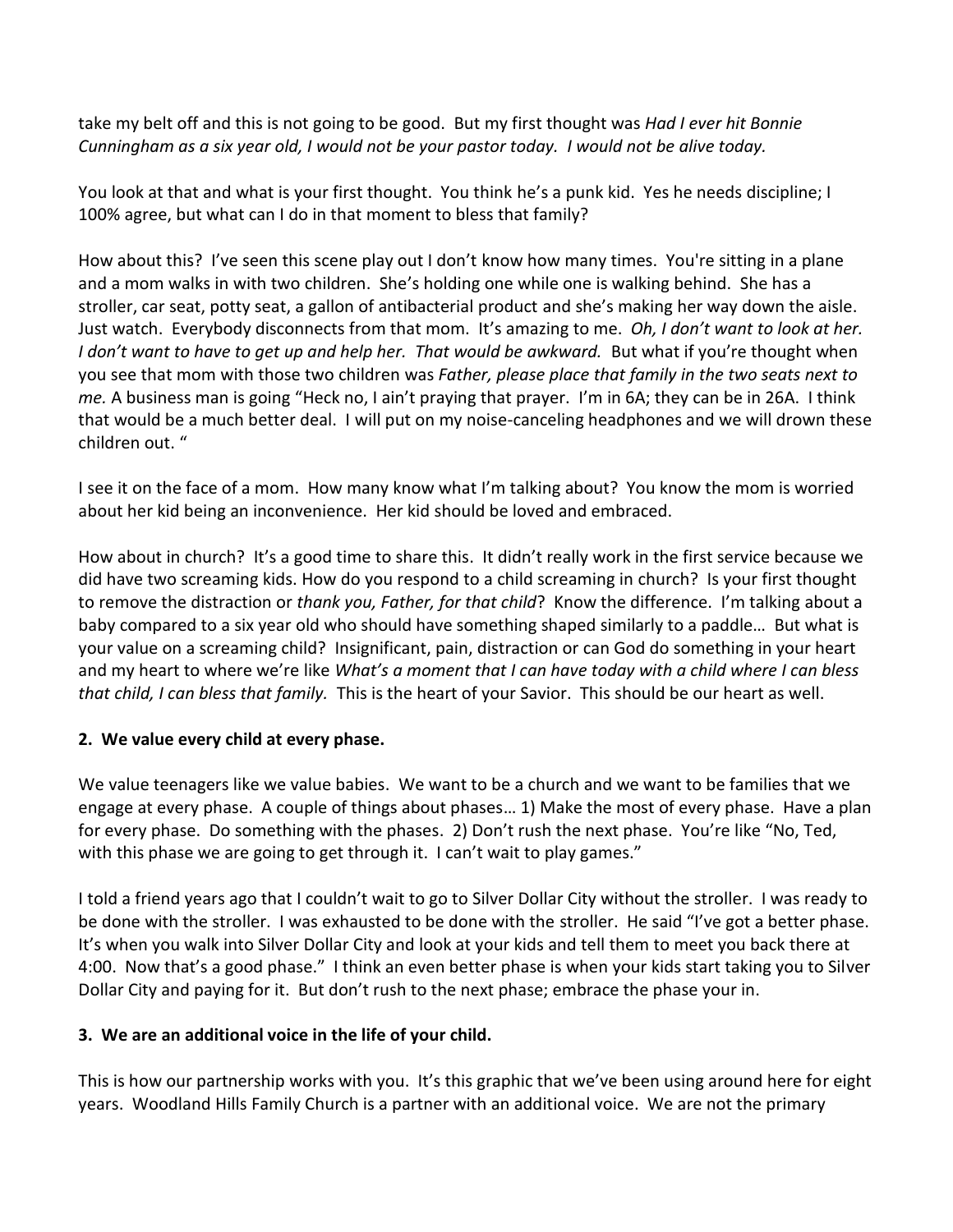discipler of your child. If you're looking for a church with a drop-off ministry, you will not reap the maximum benefit from this church.

It was hard for us to find a guy for Student ministries. We are grateful we found Mickey Pitman. We had a very difficult time finding youth guys that understood this right here. Most youth guys have been trained to be the song and dance for the kids. "I'm going to swallow a goldfish, eat a stick of butter and see what comes out of it." So when you hear "Student Director" at our church, don't think youth pastor. Don't think of the guy who organizes lock-ins. I want you to think of Mickey Pitman as a partner to parents. He wants to walk alongside parents and echo what you are already saying. Your kid may have a problem you want Mickey to fix and we get that, but we want you to be the primary voice.

Here's what we understand about additional voices. Have you ever said something to your child over and over again and then they go to their friend's house and they hear their friend's dad say something? They come back to you and go "You would never believe what Johnny's dad said…" You're like "I've been saying that for years." But an additional voice comes in and says it and it reinforces what you've been saying. The lessons here are identify, first of all, and then invest in the additional voices in the life of your child.

I learned this from Sonya Hayter. She said "Ted, you want the secret to raising teenagers? You have the best stocked refrigerator in the neighborhood. You make your refrigerator a vending machine. You make them want to come to your house and then you begin to invest in all the additional voices that your child is leaning into."

We have a family in our life that invests in our children and we invest in their children. That's the family you go on vacation with. That's the family you invest in deeply when you're trying to figure out who to invest in. Some of you are investing in coaches. Coaches are additional voices. Teachers are additional voices. Woodland Hills desires to be not the primary, but the secondary. We desire to be the additional voice in the life of your child.

So the home is yellow and the church is red and together we form orange, which is the whole point of the series. We are working together through every phase of your child's life. The home has 3,000 hours a year of intentional time. We are told that church leaders have roughly 40 hours with your child. I don't think that true at Woodland Hills. I'm going to say it's 26 to 40 hours because a lot of you in here are every other weekers. You participate every other week so that would be 26 times. So that's 26 hours.

I want you to know the hour your child is spending in WildWoods or Critter Street or Student Ministry this week… Understand that hundreds of hours have gone into that hour to be intentional, to be finding ways to equip parents to begin teaching this message at home, making this the primary message being taught in the home. Then when they come back to the church, whether they come back to a program or youth meeting, wildwoods or Critter Street, all we are doing is saying what Mom and Dad are already saying. We are an additional voice.

What are we saying? That's the next four points.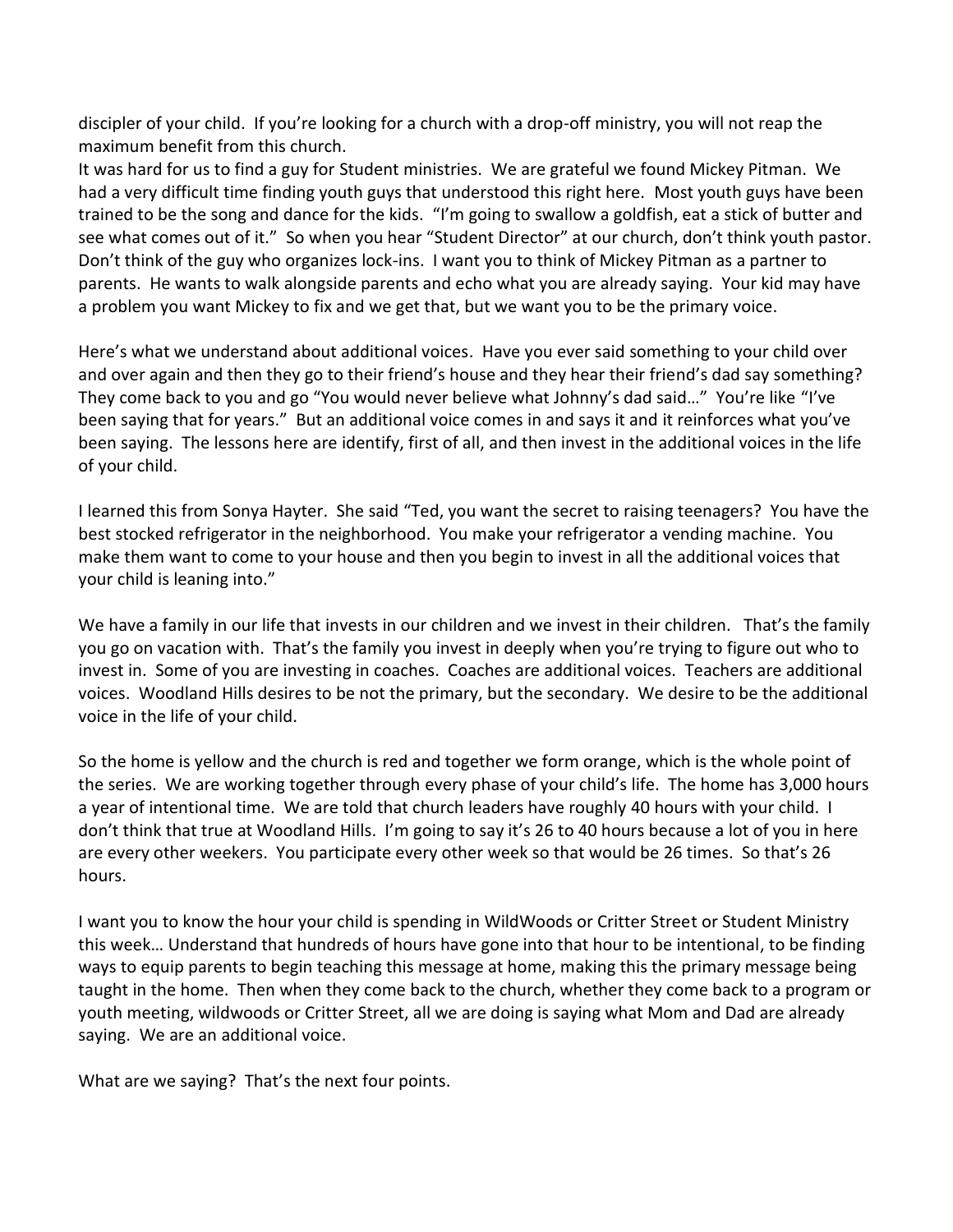#### **4. Our church desires to echo that God is their creator.**

This is the first message I want to get into the heart of my child starting  $0 - 5$  years of age in the Embrace phase. Our church desires to echo that God is their Creator. I want my kids to understand God made them. They are created in the image of God. They are fearfully and wonderfully made. I want that to go deep into the heart of my child, starting at a very early age.

I love having a ten year old that when we go to the planetarium and he starts hearing about God's creation, but they are not giving any credit to the creator, it ticks him off. I'm like *thank you Father*. When they say the earth is 4.8 billion years old, Carson gets so frustrated. I tell my kids that when they get to the mobilize phase, they are going to read stuff in books that ain't true. They are going to have professors tell them things that are flat out lies. They are demonic schemes. They are plans of the evil one to take them down, but we, from a very early age, taught them who their creator is. We taught them that their value as a child came because they are created in the image of God, not because of anything they do or don't do. Their value does not come based on their accomplishments or achievements or how awesome they can throw a ball. Their value comes because they are fearfully and wonderfully made, created in the image of Almighty God, period.

When a child gets that, it changes how they see themselves and others. You don't start at  $0 - 5$  years old teaching your kids dispensationalism. You start by teaching them that God is their Creator and it will stick.

#### **5. We echo here that Jesus is their Savior.**

When a person truly believes that Jesus died for them and their sins are forgiven, they are able to accept themselves and love others, imperfections and all. You're not defined by your mistakes. You identity is established in Christ. In him we live and move and have our being. So no matter what hits you in life, no matter what challenges you face, no matter what mistakes you make in the trial and error phase, understand you are created in the image of God, Jesus is your Savior, his blood covers you. We want you to get this. We want you to understand this.

#### **6. We echo that the Holy Spirit is always with them.**

When your friends abandon you and you feel like the enemy is winning and you feel like there is no one to turn to… When a person believes God is truly with them, they walk in confidence, knowing they are never alone. You might call this a Trinitarian parenting style. God is their creator, Jesus is their Savior, and the Holy Spirit is always with them.

I can't help but think of the parent right now who says "I have a young adult who has walked away from all of this." I've heard story after story after story and I've watched. Our friend, Dan Seaborn, who I think did a fantastic job with Psalm 78 a couple of weeks ago, talked about multi-generational discipleship. Dan has a saying that is spot on. He's raised plenty of teenagers. He says at some point, every teenager's brain falls out. It happened to all of us. For some of us, it falls out for six months, for some of us it may be six years.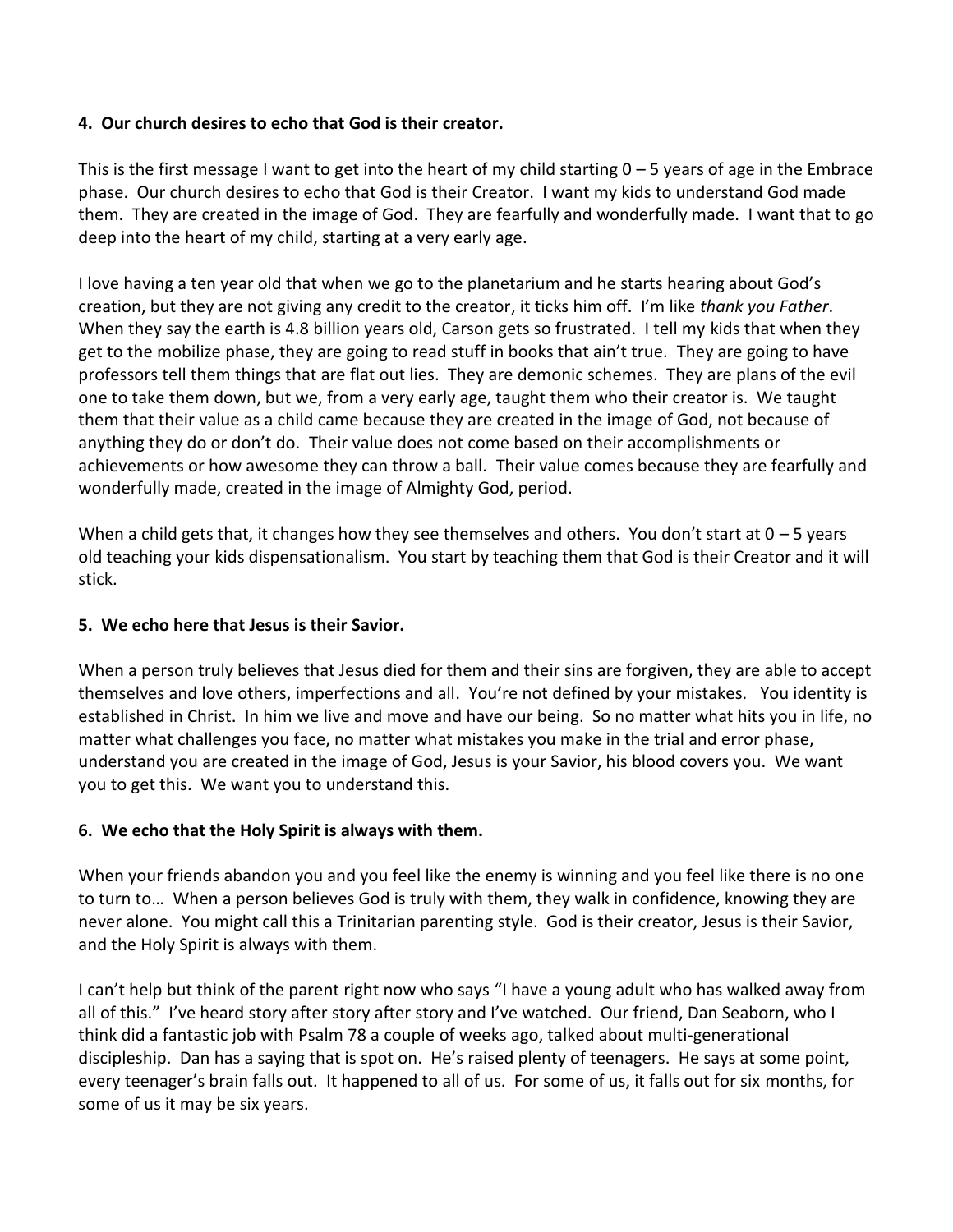There are some of you who have a young adult and you've given up. You can't give up. Understand the things you shared with them while you were drying them off, the things you shared with them while you were shooting the Nerf gun is in there.

I've heard this illustration I don't know how many ways, but maybe you can think of it like a backpack. You've been placing stuff in a backpack and they've gone out, but they are not mobilized. They have abandoned you and they have a chip on their shoulder. Keep praying and don't give up. The truth of God goes out.

# **7. We prepare children to leave home.**

This is part of our TwoIgnite messaging. We don't walk alongside trophy parents at Woodland Hills. We're not trying to have children that are just awesome so that we can use their attributes and accomplishments to impress other people. That's not our heart here. Our heart is that they will be great husbands and wives, fathers and mothers one day.

# Genesis 2: 24 - *That is why a man leaves his father and mother and is united to his wife, and they become one flesh.*

We are ultimately preparing new families. We are ultimately teaching new families. And isn't it something that many of you abandoned everything your parents taught you through these phases, but then when you had your first child, you found your way back to church. There was just something that happened in you. You realized, with the birth of your first child, that we need an additional voice. "I don't think we can do this alone." "Honey, I love you, but you can't balance a checkbook and now they've given us a little human to raise?"

Did you ever leave the hospital thinking *Why are you letting me leave with this human? You've unplugged him from all the stuff and you're sending me home with a gift bag that's going to last about a week and now I'm on my own?* Yeah, and that's why you're hear. You don't want to do this alone. I'm grateful for a church that has partnered with Ted and Amy Cunningham to be an additional voice in the life of Corynn and Carson.

When we are gone and not at Woodland Hills, my kids pitch a fit. They're like "Wait… we're going to be gone on Sunday. You didn't tell us that. We wouldn't have come to Disney if we would have known we were going to be gone on Sunday."

"If the time ever came where God led me to do something else and I wasn't a pastor or I did marriage and family ministry in another way would you be okay if I wasn't the pastor of Woodland Hills."

They're like "Yeah, we're fine with that so long as we don't leave Woodland Hills." That's their mindset.

Can I just encourage some of you to lean more into the church? I know there are a lot of other voices out there in the life of your child, but this is a voice that you want in the life of your child. If you're a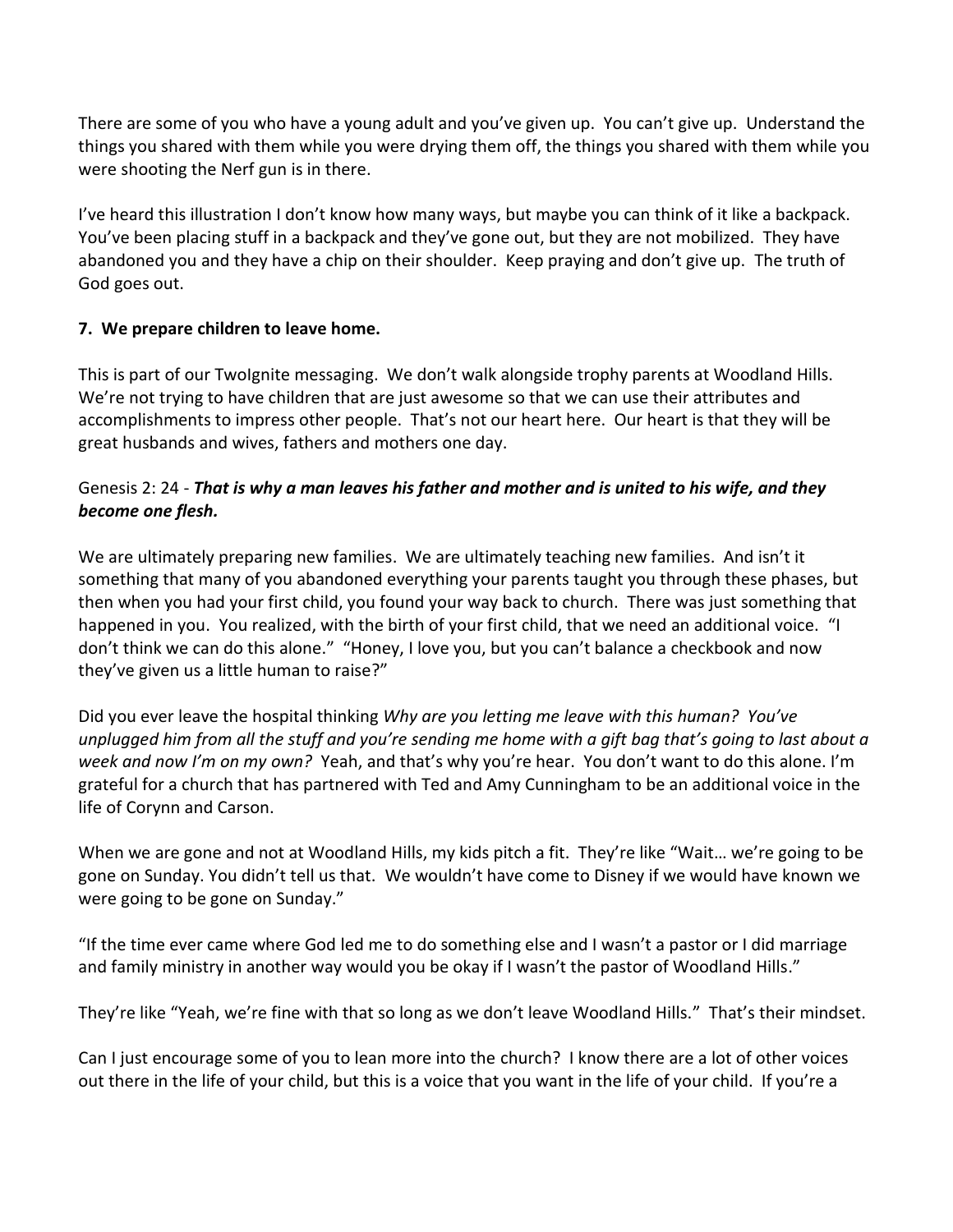guest here today and you're visiting our church, don't take your kid to a church that ends up teaching him how to hate the church.

Andy Stanley has been teaching this at North Point. Teach them the word of God and then plug them into a church that will partner with you. I want that day where I'm sitting at a table… You've been there. I saw it yesterday. I had lunch at the Keeter Center. I saw senior adults sitting at a table and the light is leaving them. Does anybody know what I'm talking about? They are there, but they are not fully engaged in the conversation. They are surrounded by their children, grandchildren, and in some cases great grandchildren. This is a good moment.

We love Gary Smalley around here. He is a friend of ours. He had heart surgery last year and he has just never really recovered from that. He is at about 50%. He's very weak and doesn't get along very well. He uses a wheelchair most of the time. Last month, we took him out on the boat for three hours on Table Rock Lake. We just had a ball. We were talking about the lake and everything and he said "Man, doesn't a piece of chocolate cake sound good right now?" He kept whispering this to me. I told him I didn't know where to get him a piece of chocolate cake. He kept saying "I would love a piece of chocolate cake."

We played and then we went to Big Cedar for dinner. We got off the boat and we were walking into the restaurant. I grabbed a waitress and I go "I know this is a weird request, but if we could make this happen real fast… Can you go into the back, cut me the biggest piece of chocolate cake you can find, get the piping bag out and pipe as much whip cream on it to make it the grandest display of a piece of chocolate cake you've ever done, and get it to this man." She got excited, so she goes back to get it.

Gary sat down and opened up the menu. Before drink orders were taken, this lady set this piece of cake in front of him. He lit up. Norma Smalley goes "Ted! He's diabetic!" You know what I said. It came out of my mouth that fast. My exact words were "I don't care." I believe when you are old and you have raised your children and you have led them in the way of the Lord and you're sitting at a table barely speaking or engaging in conversation, you can eat whatever you want. That's my opinion.

Here's my favorite. Dan Seaborn says he has to go to Walmart to get illustrations. I have to go to the Keeter Center to get my illustration. I saw it yesterday. It's the World War II Veteran, 90 plus years old wheeled up to a table. He wants to order and his wife is shooting him down. "You can't have that. You can't have that."

I want to go up to the table with pastoral authority and say "Your husband fought in World War II. He sacrificed for our country. He saved the world for us. He can eat whatever he wants. May he die with lard in his mouth." I'm telling you I want this. Do you want this? When you're old, do you want to be sitting at a table and have a child who recognizes what you did in the family and how you helped the generations…? They bring you chocolate cake to place you in a diabetic coma and you're able to look at your children and your grandchildren and your great grandchildren and you're able to say "God is good. Thank you for the years, thank you for the generations that this message has been given to. I had my shot and I took." Grandma and Grandpa, that's you.